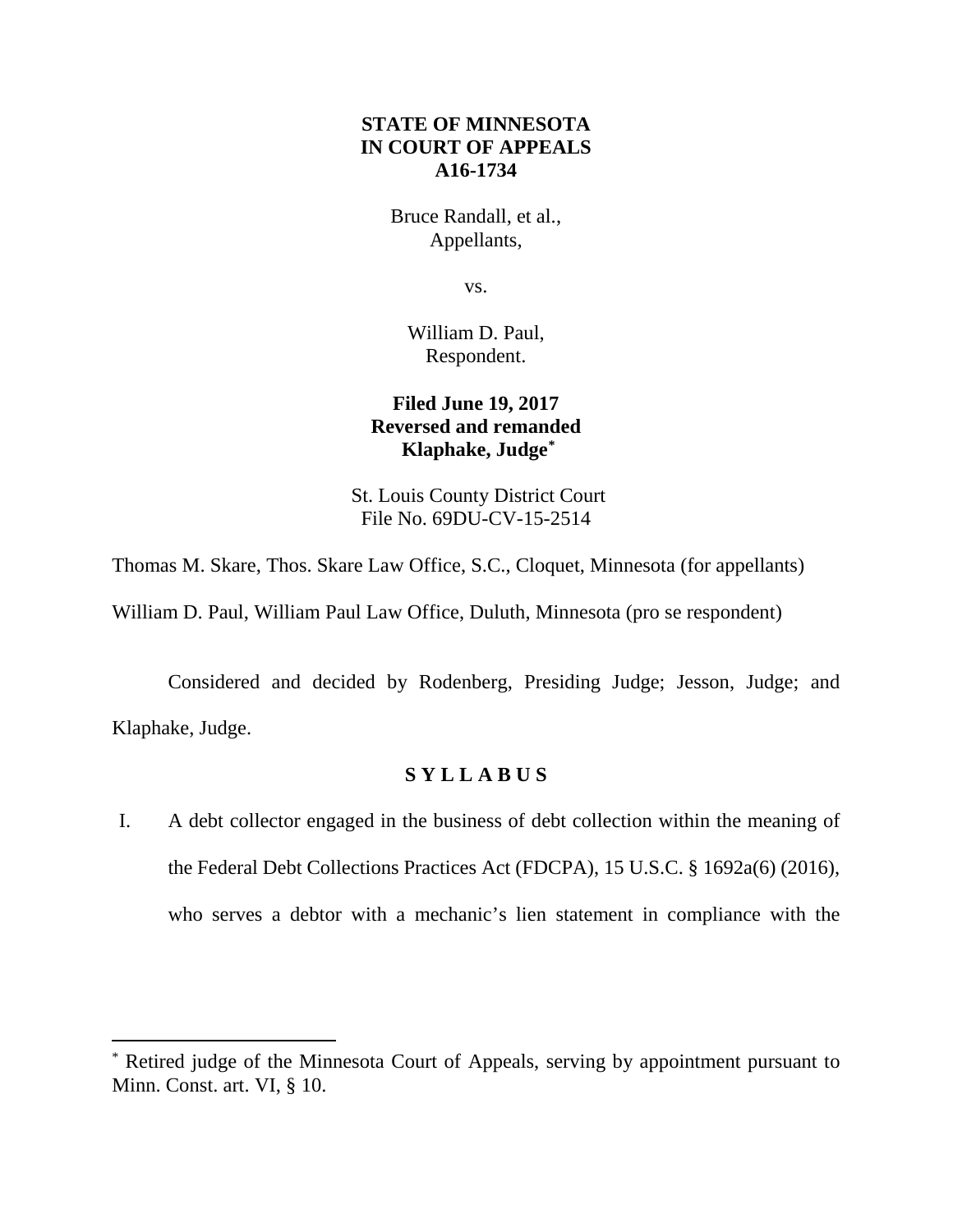Minnesota mechanic's lien statute, Minn. Stat. § 514.08 (2016), is not immune from the FDCPA's requirements.

II. A debt collector's communication with a debtor is made "in connection with the collection of a debt," triggering FDCPA notice requirements, if the communication's "animating purpose" is to induce payment by the debtor. Therefore, we adopt the approach set forth by the U.S. Eighth Circuit Court of Appeals in *McIvor v. Credit Control Servs., Inc.*, 773 F.3d 909, 913 (8th Cir. 2014).

#### **O P I N I O N**

## **KLAPHAKE**, Judge

Appellants challenge the district court's grant of summary judgment to respondent on their FDCPA claims, arguing that the district court erred in determining that the FDCPA did not apply when respondent-attorney, who was engaged in the business of debt collection, served appellants with two mechanic's lien statements. Because respondent was not immune from the FDCPA by reason of complying with the mechanic's lien statute, and genuine fact questions exist regarding whether respondent's communications with appellants were made "in connection with the collection of a debt," we reverse the entry of summary judgment in favor of respondent and remand to the district court for additional proceedings consistent with this opinion.

#### **FACTS**

Appellants Bruce and Kathy Randall hired Northstar Design and Build, Inc. (Northstar) to complete a home improvement project during the summer of 2014. On September 26, 2014, respondent William Paul, counsel for Northstar, served the Randalls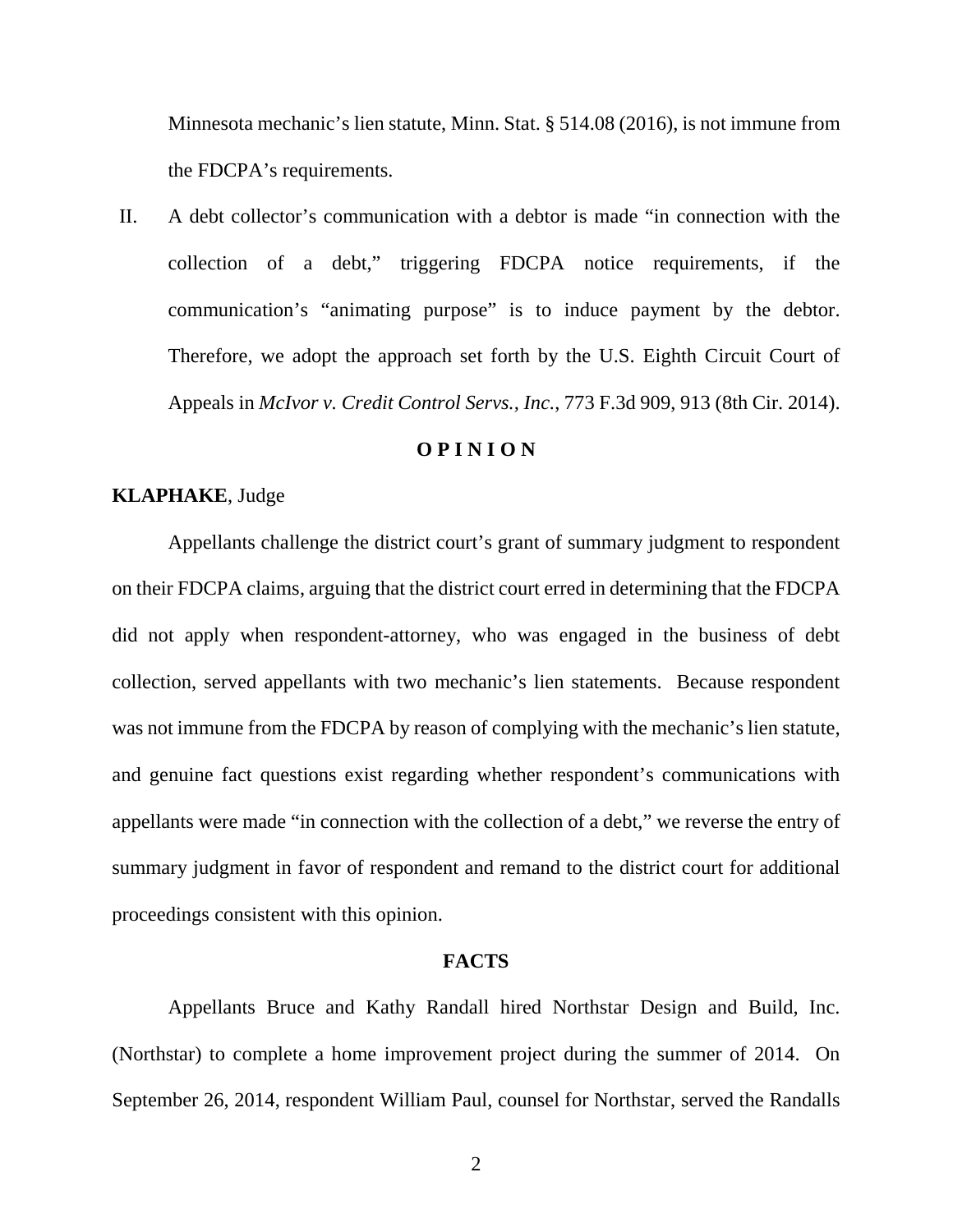via certified mail with a copy of a mechanic's lien statement and a letter, which said, "please find [enclosed] a copy of the Mechanics Lien Statement which is going to be recorded in the immediate future." Among other things, the lien statement provided that Northstar intended "to claim and hold a lien upon" the Randalls' land for the home improvement work in the amount of \$9,901.75, which was "due and owing." On October 2, 2014, Paul recorded the lien statement.

On October 6, 2014, Paul served the Randalls via certified mail with a second copy of the mechanic's lien statement. For purposes of summary judgment, the parties appear to agree that the second copy of the lien statement was the same as the first copy, except it included an attachment providing a legal description of the Randalls' property. Paul explained in an accompanying letter to the Randalls that he realized after serving the first copy that he had failed to include the attachment, he was serving "a conformed copy" of the lien statement, and he had recorded the lien statement.

Over one year later, on October 15, 2015, the Randalls sued Paul for damages under the FDCPA, claiming that Paul failed to provide what the parties call a "mini-*Miranda*" warning advising them that he was a debt collector and that anything they said could be used in a debt collection action. The complaint also alleged that Paul failed to send the Randalls a validation notice verifying the amount owed and providing the procedures they could follow if they disputed the debt.

Paul moved for summary judgment, arguing that the letters and service of the mechanic's lien statements were not subject to the FDCPA because they were not "communications" regarding a debt collection action, and he was complying with the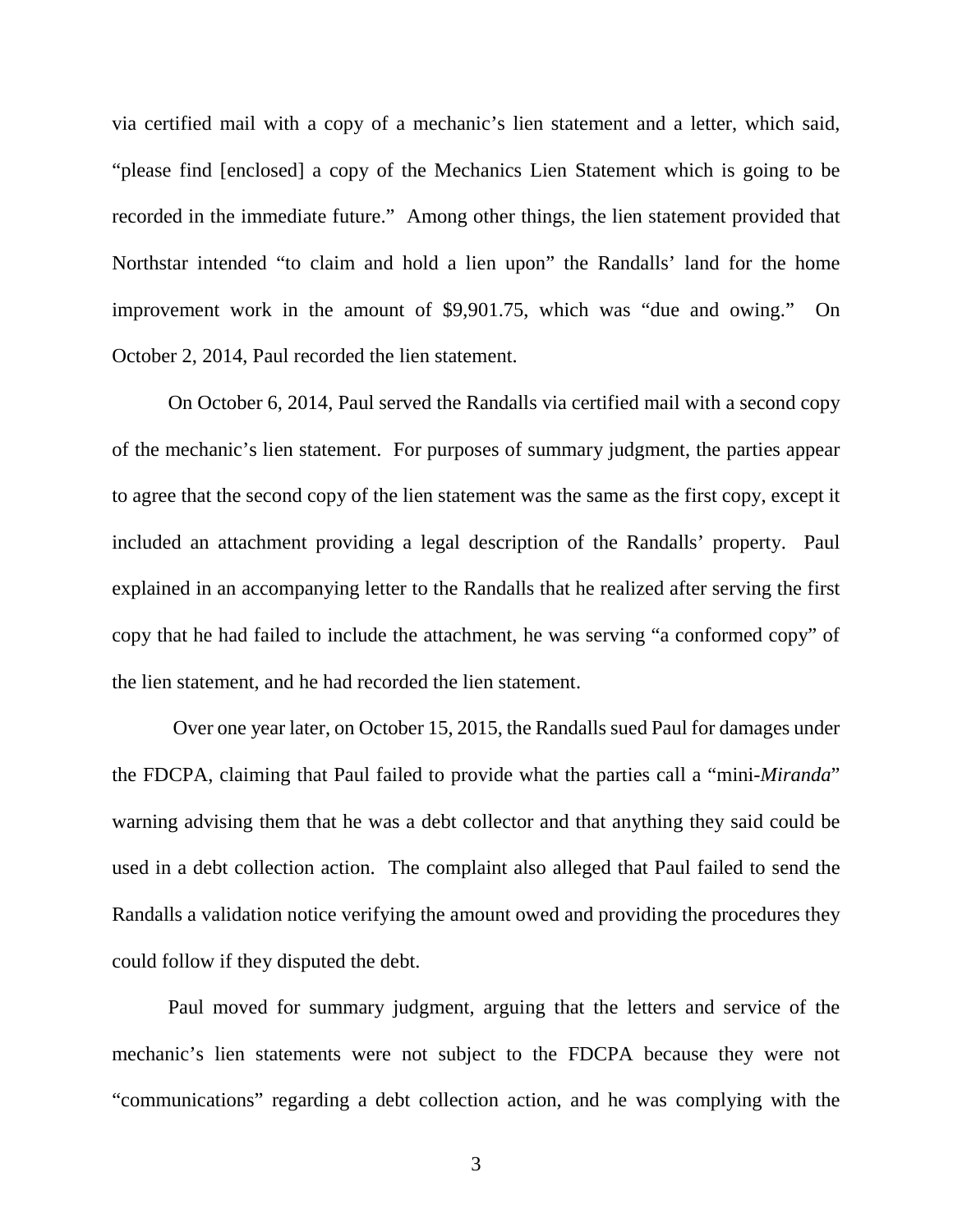requirements under Minn. Stat. § 514.08 to perfect the lien. The district court granted Paul's summary judgment motion and dismissed the complaint, concluding that the Randalls were not entitled to relief as a matter of law because Paul's communications with them did "not trigger the protections afforded by the FDCPA." The Randalls appeal.

#### **ISSUE**

Did the district court err in granting Paul summary judgment based on its determination that Paul's service of two mechanic's lien statements was not, as a matter of law, a "communication" under the FDCPA?

### **ANALYSIS**

This court reviews the interpretation of state and federal statutes de novo. *Eischen Cabinet Co. v. Hildebrandt*, 683 N.W.2d 813, 815 (Minn. 2004) (state statute); *Citizens for a Balanced City v. Plymouth Congregational Church*, 672 N.W.2d 13, 19 (Minn. App. 2003) (federal statute). This court also analyzes a district court's summary judgment decision de novo, assessing "whether the district court properly applied the law and whether there are genuine issues of material fact that preclude summary judgment." *Riverview Muir Doran, LLC v. JADT Dev. Grp., LLC*, 790 N.W.2d 167, 170 (Minn. 2010). On a motion for summary judgment, "[j]udgment shall be rendered forthwith if the pleadings, depositions, answers to interrogatories, and admissions on file, together with the affidavits, if any, show that there is no genuine issue as to any material fact and that either party is entitled to a judgment as a matter of law." Minn. R. Civ. P. 56.03. Evidence is viewed "in the light most favorable to the nonmoving party" and all doubts are resolved against the moving party. *Rochester City Lines, Co. v. City of Rochester*, 868 N.W.2d 655,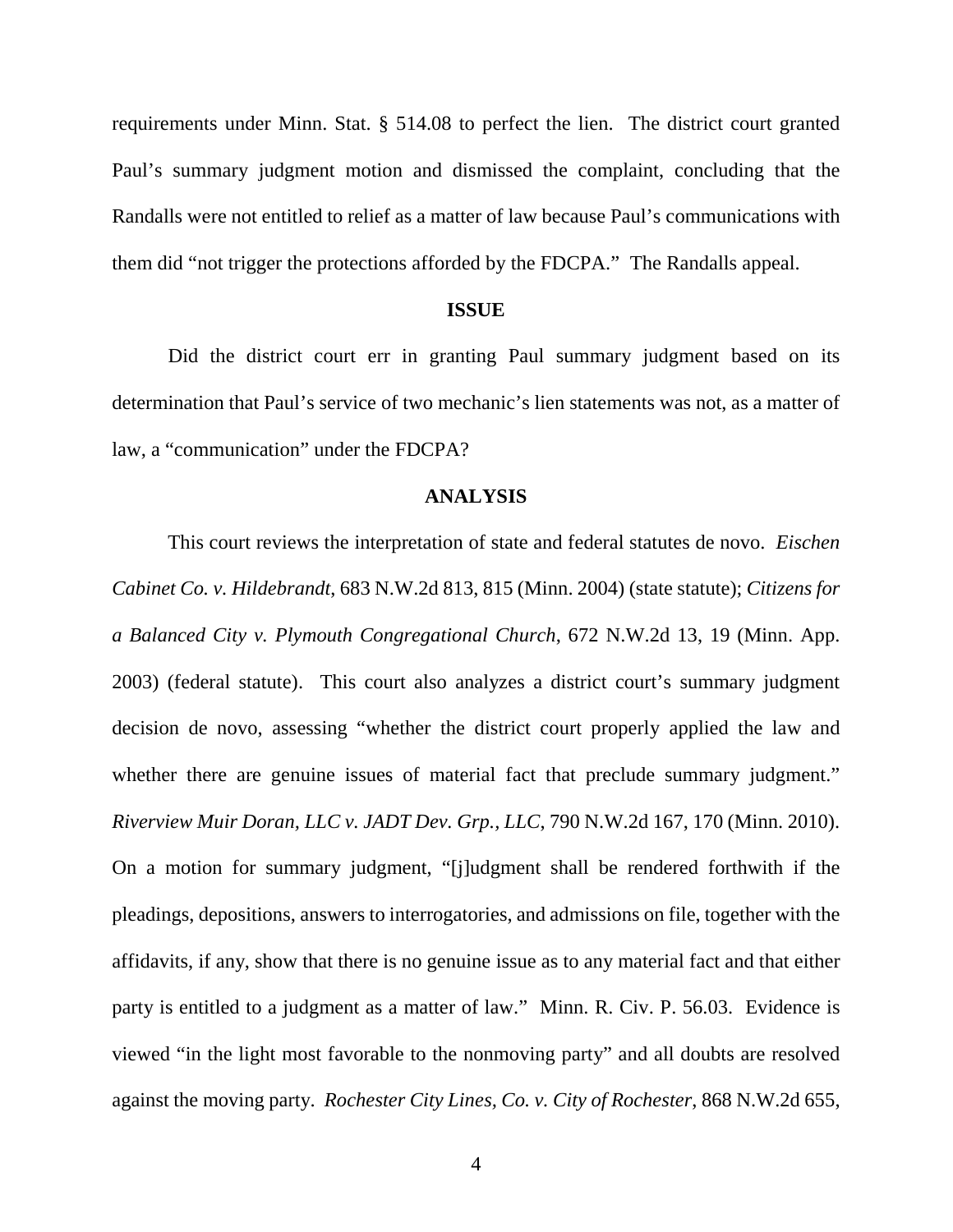661 (Minn. 2015). Summary judgment "is inappropriate when reasonable persons might draw different conclusions from the evidence presented." *Osborne v. Twin Town Bowl, Inc.*, 749 N.W.2d 367, 371 (Minn. 2008) (quotation omitted).

Enacted with the purpose of eliminating "abusive debt collection practices," the FDCPA "imposes civil liability on debt collectors for certain prohibited" conduct. *Jerman v. Carlisle, McNellie, Rini, Kramer & Ulrich LPA*, 559 U.S. 573, 576–77, 130 S. Ct. 1605, 1608 (2010) (quotation omitted); *see also* 15 U.S.C. § 1692(e) (2016) (FDCPA purpose statement). Accordingly, courts liberally construe the FDCPA to achieve its broad remedial purpose. *Hart v. FCI Lender Servs., Inc.*, 797 F.3d 219, 225 (2d Cir. 2015); *Picht v. Hawks*, 77 F. Supp. 2d 1041, 1043 (D. Minn. 1999), *aff'd*, 236 F.3d 446 (8th Cir. 2001). A plaintiff may sue a debt collector for FDCPA violations in federal or state court and recover actual damages, statutory damages, attorney fees, and costs. 15 U.S.C. § 1692k(a), (d) (2016); *McIvor*, 773 F.3d at 913. Debt collectors are strictly liable under the FDCPA. *Tourgeman v. Collins Fin. Servs., Inc.*, 755 F.3d 1109, 1119 (9th Cir. 2014).

Two FDCPA provisions are relevant here. First, section 1692e prohibits debt collectors from using "any false, deceptive, or misleading representation or means in connection with the collection of any debt." 15 U.S.C. § 1692e (2016). One way a debt collector violates section 1692e is by failing to disclose in an initial written or oral communication with a debtor "that the debt collector is attempting to collect a debt and that any information obtained will be used for that purpose." *Id.*, § 1692e(11). This disclosure is sometimes referred to as a "mini-*Miranda*" warning. *Garfield v. Ocwen Loan Servicing, LLC*, 811 F.3d 86, 92–93 (2d Cir. 2016). Also, within five days of an initial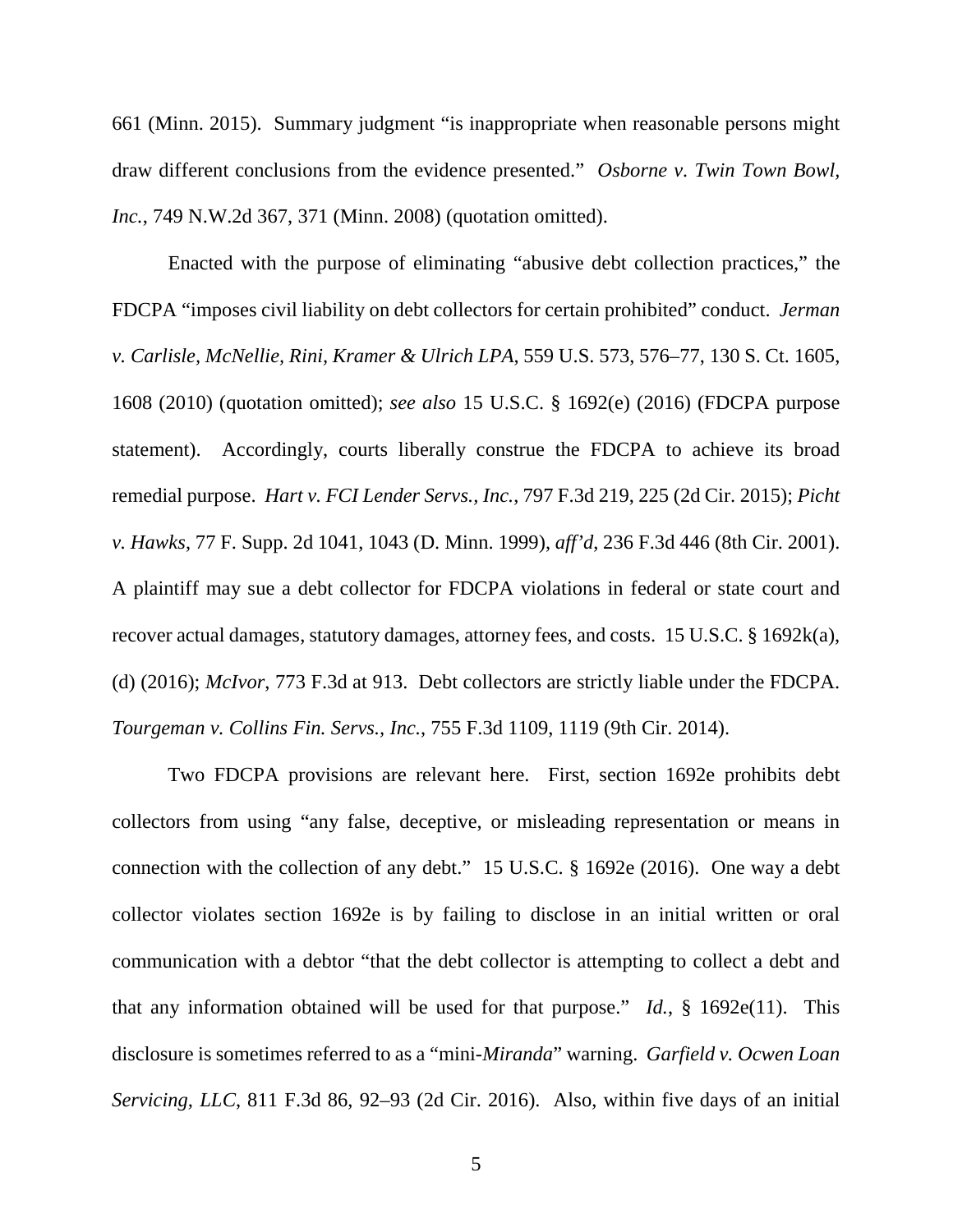communication made "in connection with the collection of any debt," a debt collector must send the debtor a validation notice, informing the debtor of the amount of debt owed, "the creditor to whom the debt is owed," and the timeframe within which the debtor may dispute the debt. 15 U.S.C. § 1692g(a)(1)–(2) (2016). Minnesota has statutorily adopted these FDCPA requirements for debt collection activities occurring in Minnesota. Minn. Stat. § 332.37(12) (2016).

For purposes of summary judgment, it is undisputed that the mechanic's lien involved a disputed debt between the Randalls and Northstar, and Paul did not include mini-*Miranda* warnings in the service letters or lien statements or send the Randalls a validation notice. Also, Paul does not contest that, when he served the mechanic's lien statements, he was acting as a "debt collector," as that term is defined under the FDCPA. *See* 15 U.S.C. § 1692a(6) (defining "debt collector"); *see also generally Hemmingsen v. Messerli & Kramer, P.A.*, 674 F.3d 814, 817–18 (8th Cir. 2012) (discussing attorneys as debt collectors under the FDCPA).<sup>1</sup> Thus, the sole issue on appeal is whether there are genuine issues of material fact that Paul's service of two mechanic's lien statements in September and October 2014 were "communications" "made in connection with the collection" of a debt under the FDCPA.

<sup>&</sup>lt;sup>1</sup> Specifically, the FDCPA defines a "debt collector" as someone "who uses any instrumentality of interstate commerce or the mails in *any business the principal purpose* of which is the collection of any debts, or who *regularly* collects or attempts to collect, directly or indirectly, debts owed or due or asserted to be owed or due another." 15 U.S.C. § 1692a(6) (emphasis added). There is also no indication that Northstar, the creditor, was a "debt collector" under the Act.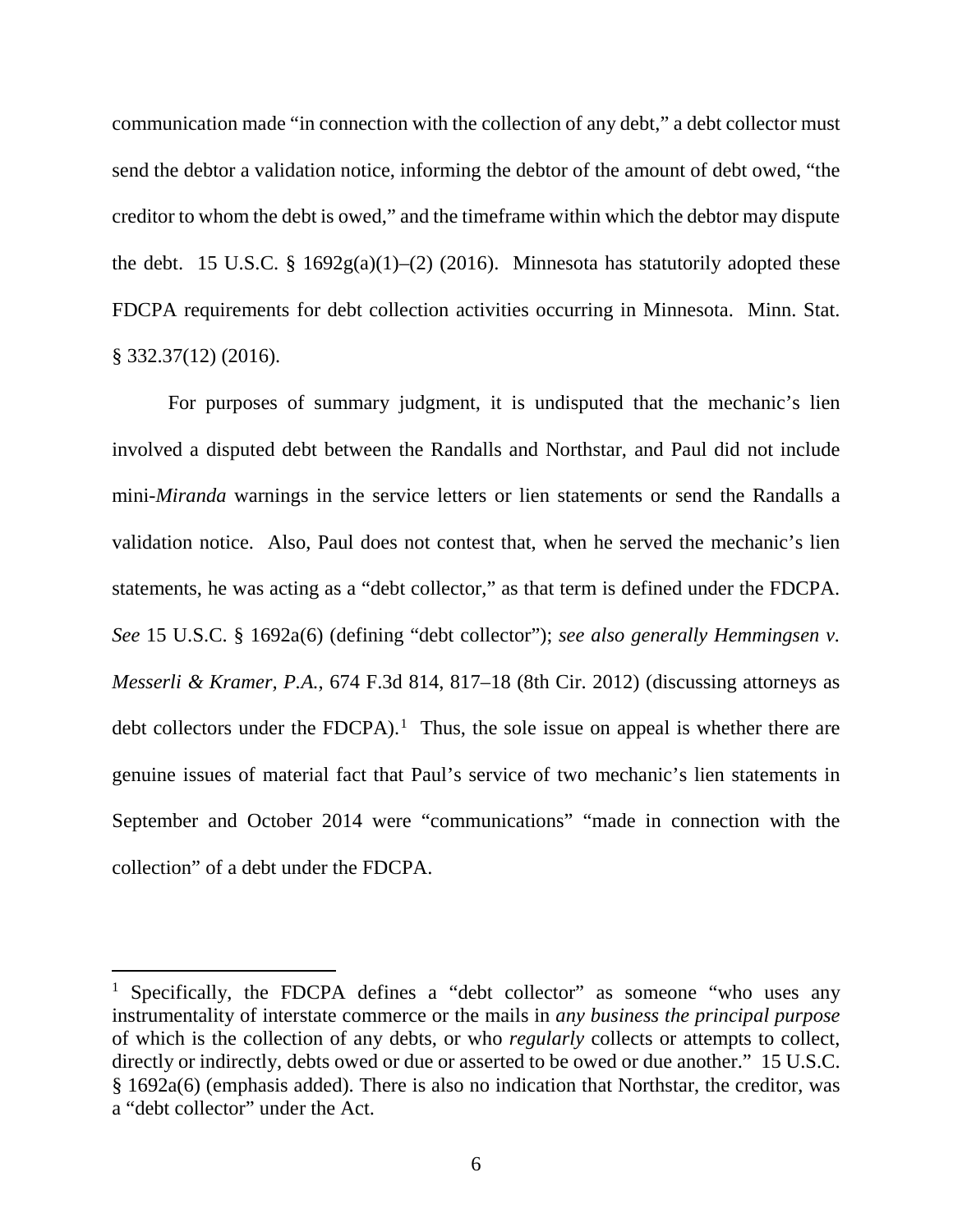The Randalls contend that Paul's two communications triggered FDCPA protections because they were "associated with the collection of a debt," and fact questions exist that preclude summary judgment. Paul responds that his service of the lien statements was not an attempt to collect the debt, but rather was a necessary step under Minnesota law to perfect the lien. In granting Paul's summary judgment motion, the district court determined that Paul's communications with the Randalls were not subject to the FDCPA as a matter of law because Paul merely notified the Randalls "of the legal status of the case," the service letters "included no demand for payment or a threat if payment was not received, and were not an attempt to get immediate payment," and Paul was "not actively seeking to collect a debt on behalf of his client."

### **I.**

We begin our analysis by addressing Paul's claim that he was not subject to the FDCPA when he served the lien statements because he was "merely following" Minnesota mechanic's lien law. Under Minnesota law, when a person contributes to the improvement of another's land, a mechanic's lien against the landowner attaches automatically "upon commencement" of the work. Minn. Stat. §§ 514.01, .05, subd. 1 (2016). But in order to perfect the lien, the lienholder must record the lien statement and serve a copy of the statement on the landowner within 120 days of completing the work; failure to comply "defeats the lien." Minn. Stat. § 514.08, subd. 1; *David-Thomas Cos. v. Voss*, 517 N.W.2d 341, 343 (Minn. App. 1994). The Randalls maintain that a lienholder is not immune from the FDCPA solely by virtue of complying with Minn. Stat. § 514.08. We agree.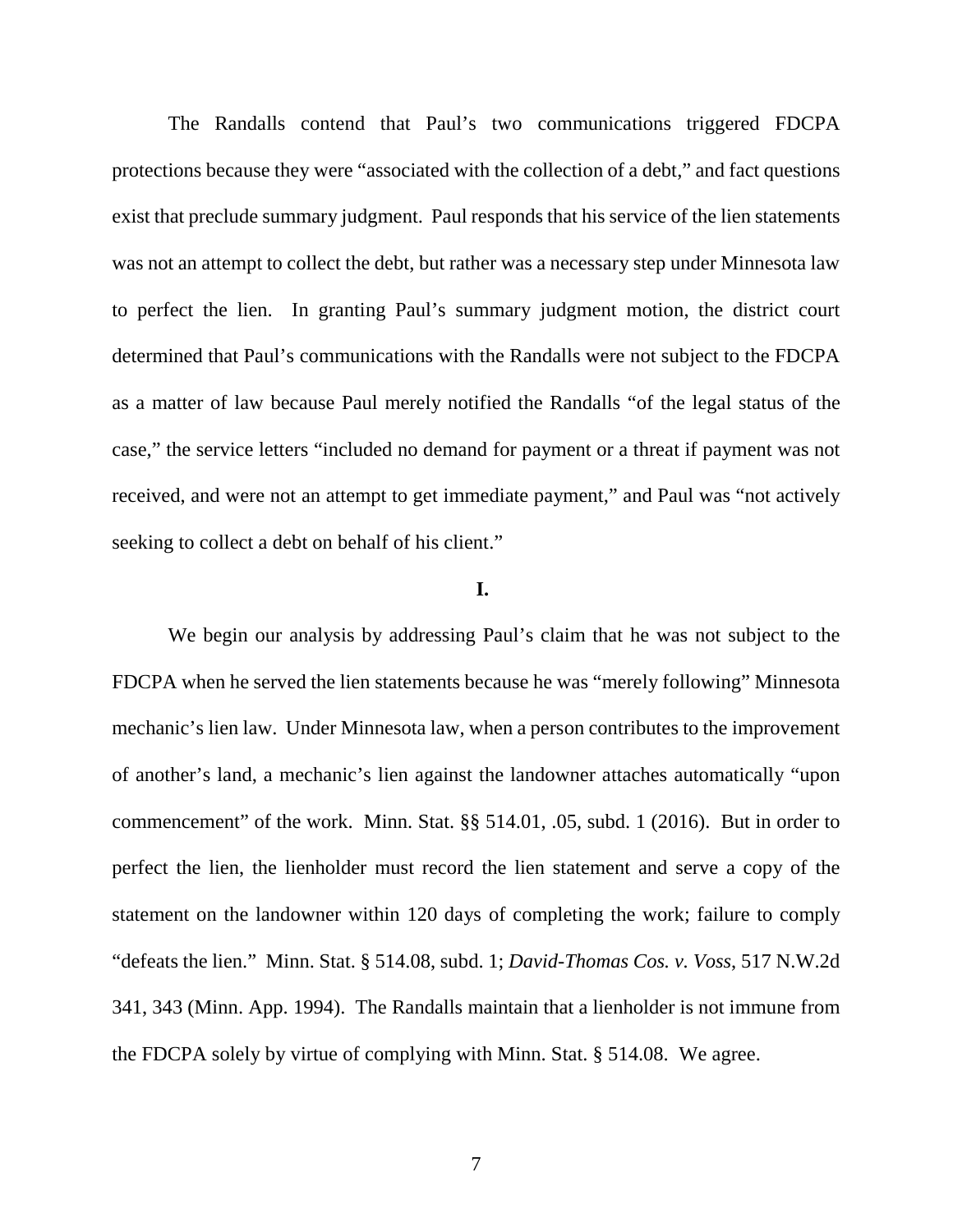All that is required to trigger FDCPA initial notice requirements is a debt collector's oral or written communication with a debtor made in connection with a debt collection. 15 U.S.C. §§ 1692e(11), 1692g(a). The fact that such a communication is also mandated by state law does not affect the FDCPA's applicability. In other words, the FDCPA and the Minnesota mechanic's lien statute are not mutually exclusive, and a debt collector may be required to comply with both laws. *See* 15 U.S.C. § 1692n (2016) (preempting "the laws of any State with respect to debt collection practices" that "are *inconsistent* with any provision of" the FDCPA (emphasis added)); *see also Chapman v. Houston Welfare Rights Org.*, 441 U.S. 600, 613, 99 S. Ct. 1905, 1913–14 (1979) (stating that "federal rights" created by statute "are 'secured' by the Supremacy Clause," therefore, state law may not preempt federal law).

Minnesota has not addressed this precise issue, so we rely on persuasive authority from other jurisdictions, which have held that a debt collector may be subject to state statutory *and* FDCPA requirements and have rejected similar arguments that compliance with state law precludes FDCPA liability. *Romea v. Heiberger & Assocs.*, 163 F.3d 111, 116 (2d Cir. 1998) (holding that although landlord's notice to tenant of unpaid back rent was "a statutory condition precedent to commencing a summary eviction proceeding . . . this does not mean that the notice is mutually exclusive with debt collection."); *Tocco v. Real Time Resolutions, Inc.*, 48 F. Supp. 3d 535, 540 (S.D.N.Y. 2014) ("The fact that a letter may have been a required informational notice under a separate statute does not prevent it from being an initial communication 'in connection with the collection of [a] debt' under the FDCPA."); *Albanese v. Portnoff Law Assocs., Ltd.*, 301 F. Supp. 2d 389,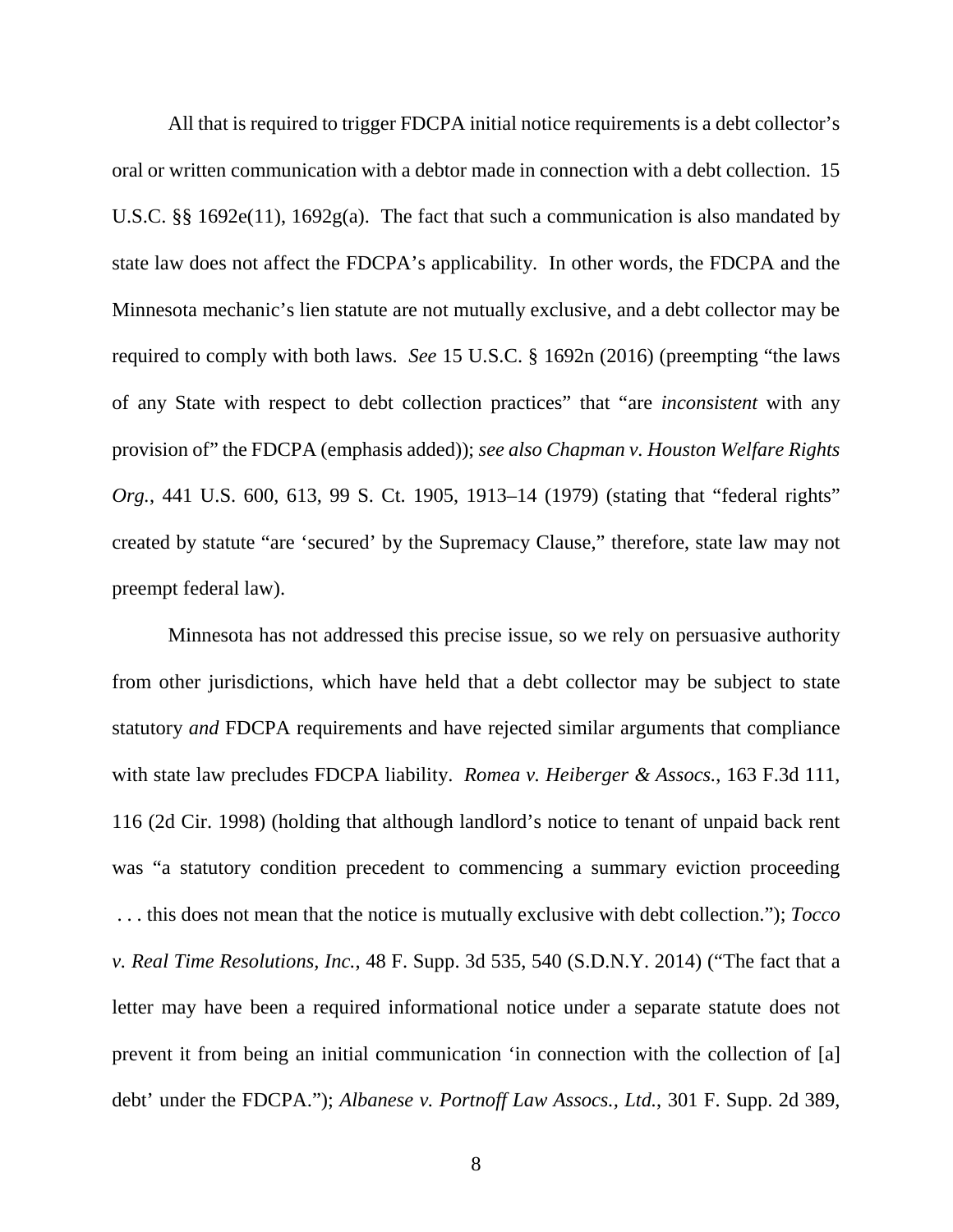396–97 (E.D. Pa. 2004) ("The fact that these letters may have been mandated by state law" is "irrelevant."); *see also In re Martinez*, 311 F.3d 1272, 1272 (11th Cir. 2002) (affirming district court order, which rejected debt collector's argument that it was not subject to the FDCPA because it complied with state law in serving foreclosure summons "package"), *aff'g* 271 B.R. 696 (S.D. Fla. 2001).

For example, in *Piper v. Portnoff Law Assocs., Ltd.*, the law firm-debt collector argued "that its practices cannot be found to be covered by the FDCPA because all it ever tried to do was enforce a lien in the manner dictated by" state statute. 396 F.3d 227, 234 (3d Cir. 2005). The U.S. Third Circuit Court of Appeals rejected the law firm's defense, concluding that the fact that state statute "provided a lien to secure the Pipers' debt does not change its character as a debt or turn [the law firm's] communications to the Pipers into something other than an effort to collect that debt." *Id.* 

Similarly, in *Heller v. Graf*, the defendant-attorney served the plaintiff with a notice of intent to file a mechanic's lien under state law. 488 F. Supp. 2d 686, 688–89 (N.D. Ill. 2007). The Northern District of Illinois rejected the defendant's argument that the notice was not subject to the FDCPA because it "was a prerequisite to the perfection of a mechanic's lien under Illinois law," and concluded that the lien notice was a "communication" under the FDCPA as a matter of law. *Id.* at 693–95.<sup>2</sup>

 <sup>2</sup> Paul cites the portion of *Heller* discussing *Kong-Quee v. Lien Filer's Etc. LLC*, an unpublished federal district court decision. 488 F. Supp. 2d at 694. *Kong-Quee* "held that the filing of a lien and the corresponding notice to the property are merely mandatory steps that must be taken before the lien can be enforced and therefore do not constitute an 'initial communication.'" *Id.* at 695. *Kong-Quee* is unpersuasive because it is nonbinding authority, and *Heller* rejected *Kong-Quee*'s reasoning. *Id.*; s*ee Camreta v. Greene*, 563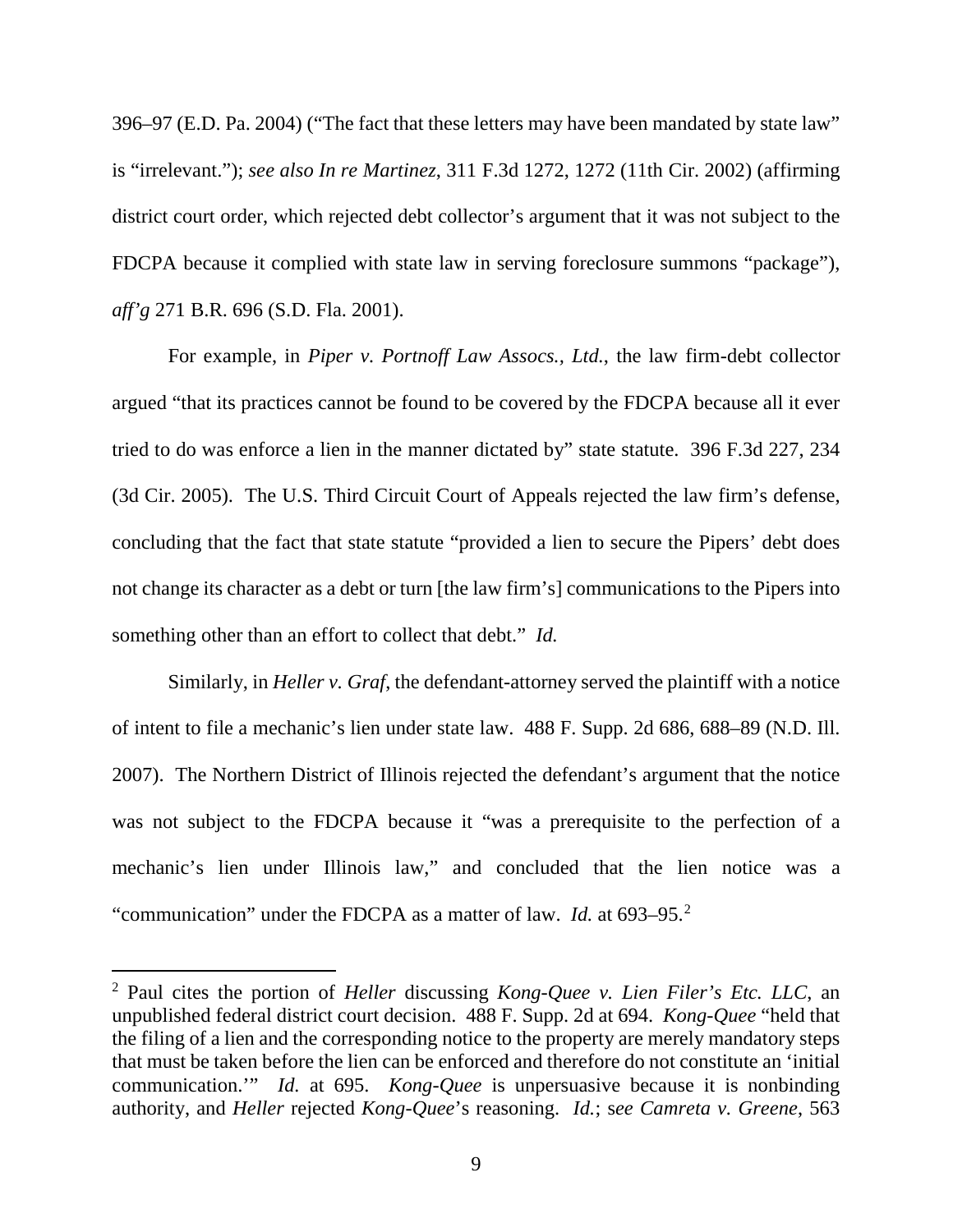Relying on this persuasive authority, and keeping in mind the FDCPA's broad remedial purpose, we conclude that a debt collector is not immune from FDCPA liability by virtue of complying with a state statute. Therefore, Paul was not immune from the FDCPA solely by reason of complying with Minn. Stat. § 514.08.

## **II.**

Next, we analyze whether a genuine issue of material fact exists regarding whether Paul's service of the mechanic's lien statements was a communication made in connection with a debt collection. We begin our analysis with the FDCPA's definition of a "communication," "the conveying of information regarding a debt directly or indirectly to any person through any medium," and conclude that Paul's service of the mechanic's lien statements meets this "broad" definition because the lien statements and accompanying service letters conveyed information "regarding" the debt that the Randalls allegedly owed Northstar. 15 U.S.C. § 1692a(2); *Caceres v. McCalla Raymer, LLC*, 755 F.3d 1299, 1302 (11th Cir. 2014); *see generally Romea*, 163 F.3d at 116 (holding landlord's pre-lawsuit notice to tenant of unpaid back rent, as required by state law, was an FDCPA "communication"); *Heller*, 488 F. Supp. 2d at 694 (pre-lien notice required by state law and accompanying service letter were FDCPA communications because they "certainly conveyed information about the plaintiffs' alleged debt").

But a debt collector's communication to a debtor triggers FDCPA initial notice requirements only if it is made "in connection with the collection" of a debt. 15 U.S.C.

 $\overline{a}$ 

U.S. 692, 709 n.7, 131 S. Ct. 2020, 2033 n.7 (2011) (noting that federal district court decisions are nonbinding).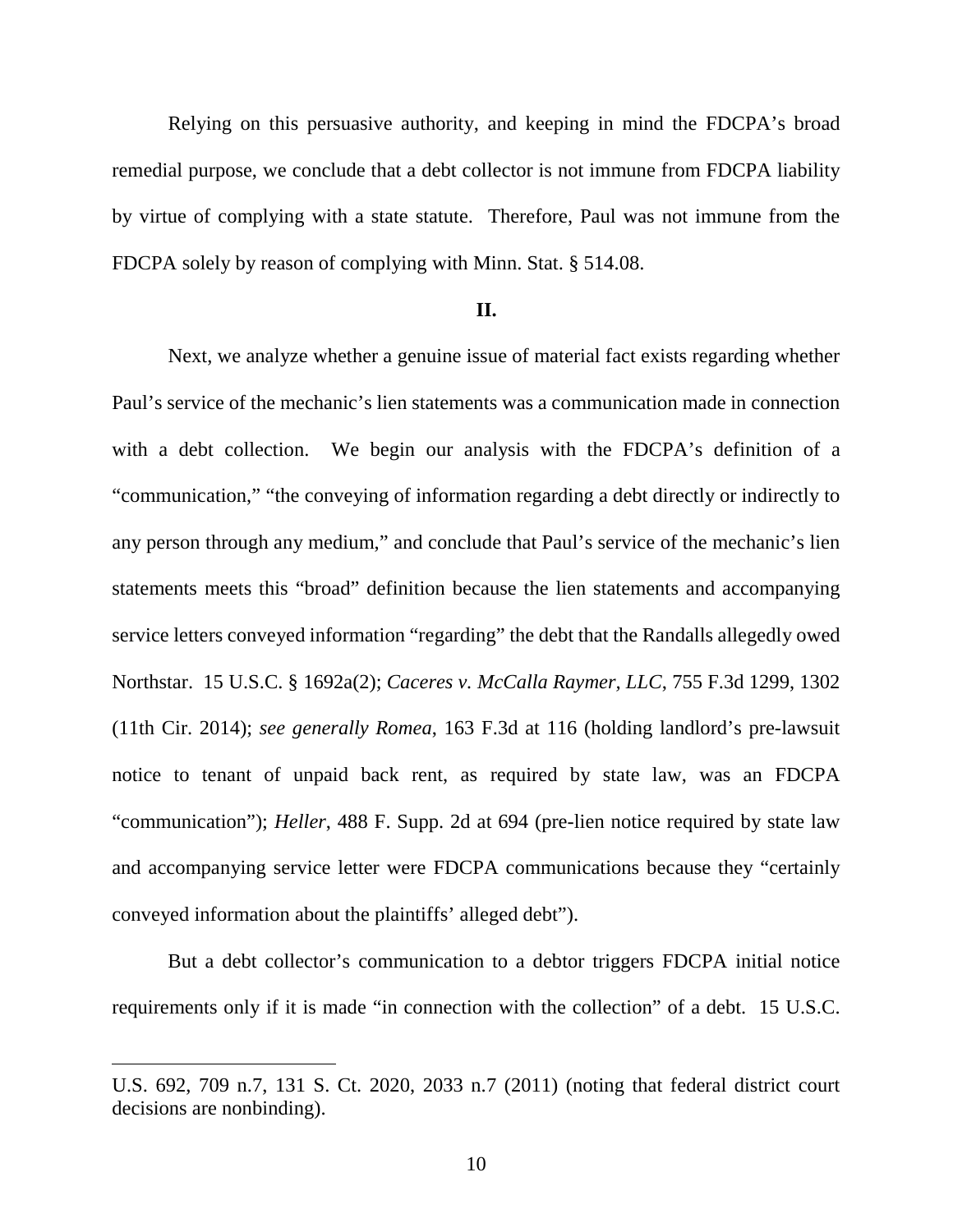§§ 1692e, 1692g(a). The FDCPA does not define when a communication is made "in connection with the collection of any debt," and Minnesota has not interpreted this phrase. Accordingly, we turn to persuasive federal caselaw. *See Citizens for a Balanced City*, 672 N.W.2d at 20 (stating that federal caselaw is persuasive authority and "should be afforded due deference"); *Sonenstahl v. L.E.L.S., Inc.*, 372 N.W.2d 1, 4 (Minn. App. 1985) ("[F]ederal decisions may be persuasive where the Minnesota courts have not addressed a subject.").

The U.S. Eighth Circuit Court of Appeals has adopted what we will call the "animating purpose" test, which provides that "for a communication to be in connection with the collection of a debt, an animating purpose of the communication must be to induce payment by the debtor." *McIvor*, 773 F.3d at 914 (adopting test announced in *Grden v. Leikin Ingber & Winters PC*, 643 F.3d 169 (6th Cir. 2011)). Several other federal circuit courts have adopted similar tests, with minor differences in phrasing, all of which focus on the underlying purpose or aim of a communication. *McLaughlin v. Phelan Hallinan & Schmieg, LLP*, 756 F.3d 240, 245 (3d Cir. 2014); *Caceres*, 755 F.3d at 1302; *Gburek v. Litton Loan Servicing LP*, 612 F.3d 380, 385 (7th Cir. 2010); *Romea*, 163 F.3d at 116. Because the weight of persuasive authority supports the Eighth Circuit's animating purpose test, we now adopt that test for analyzing when a communication is made "in connection with the collection" of a debt.

A communication that explicitly demands payment of a debt generally meets the animating purpose test, but an explicit demand is not required. *McIvor*, 773 F.3d at 914; *Grden*, 643 F.3d at 173; *Gburek*, 614 F.3d at 385. Courts have held that implicit demands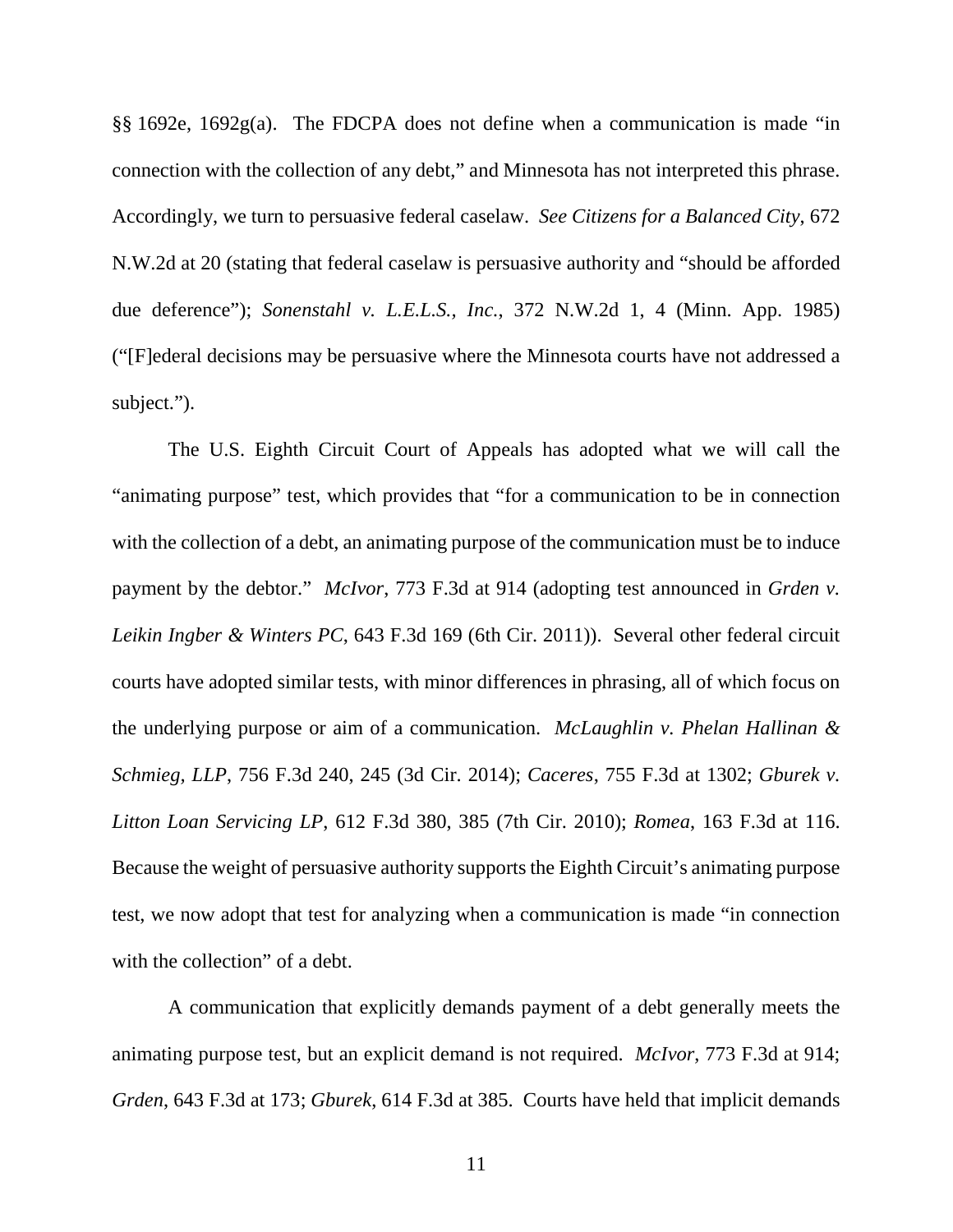for payment are sufficient based on the context in which the communication is made. *E.g.*, *Caceres*, 755 F.3d at 1303 & n.2; *McLaughlin*, 756 F.3d at 245–46. "[A] letter that is not itself a collection attempt, but that aims to make such an attempt more likely to succeed," satisfies the animating purpose test. *Grden*, 643 F.3d at 173.

Whether a communication has the requisite connection with a debt collection activity is an objective, "commonsense inquiry" and is generally a fact question reserved for a fact finder. *Gburek*, 614 F.3d at 385–86; *see also Hart v. FCI Lender Servs., Inc.*, 797 F.3d 219, 225 (2d Cir. 2015) (noting that communication must be viewed "objectively"). But summary judgment may be appropriate if, based on the undisputed facts and viewing the evidence in the light most favorable to the nonmoving party, a reasonable fact-finder could only find in favor of one party. *See Grden*, 643 F.3d at 173 (affirming summary judgment in favor of defendant because "a reasonable jury could not find that an animating purpose of the statements was to induce payment").

In granting Paul's summary judgment motion, the district court noted that Paul did not explicitly demand payment or threaten consequences for non-payment in either his service letters or the mechanic's lien statements. We also note that Paul did not provide a deadline for payment in his communications. But the district court erred by failing to view the evidence in the light most favorable to the Randalls. For instance, a reasonable factfinder could conclude that Paul's animating purpose in sending the lien statements was to induce payment because the statements expressly provided that "[t]he amount for the lien claimed is \$9,901.75, and is *due and owing to the lien claimant* for labor performed and material furnished to the land." (Emphasis added.) The statements also identified